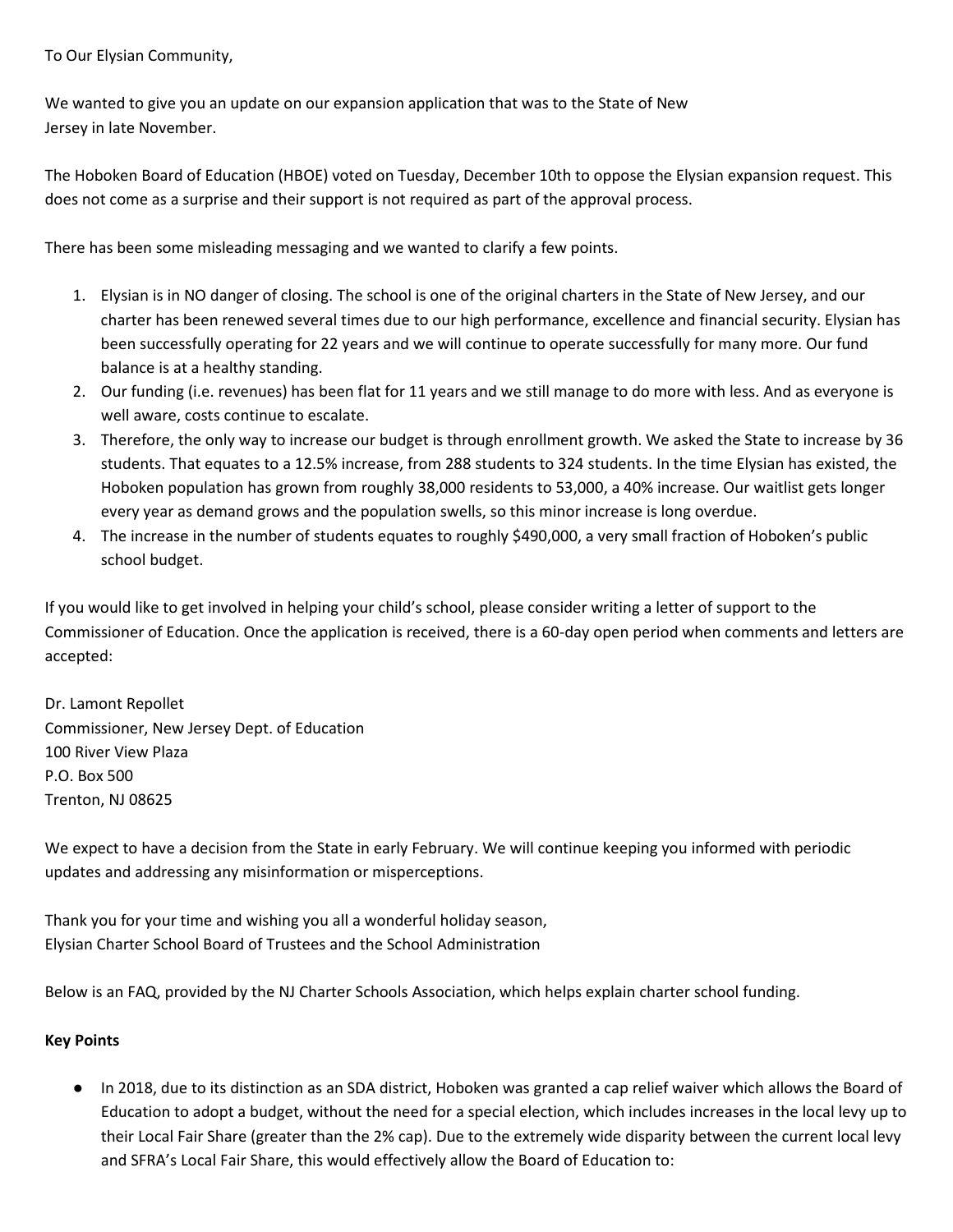- a. completely offset any reduction in state aid due to the changes implemented in S2 (the new funding law)
- b. completely offset any increases in charter school payments due to formula mechanics over time
- c. completely offset any increase in payments due to the expansion of the Elysian Charter School
- d. provide for a sustainable district budget in the future
- It is unclear why the Superintendent of Schools, School Business Administrator and the members of the Board of Education assert that the Board of Education is limited by the 2% cap and therefore has no ability to increase revenue to levels that would ease projected budgetary challenges. The New Jersey Charter Schools Association has reached out to the Superintendent to understand why they are making these statements but has not yet received a response.
- Charter schools in Hoboken do not have a segregative effect. Demographic trends in Hoboken have resulted in a 23% point decline in the proportion of economically disadvantaged students in traditional district schools, falling from 71.5%in 2013 to 47.8% in 2019. If public charter schools were causing a segregative effect on the district, the percentage of economically disadvantaged students would have increased, not decreased over the last six years. As Hoboken District was losing economically disadvantaged students, overall, Hoboken charter schools were increasing the proportion of economically disadvantaged students enrolled.
- \$653,000 is not the year-over-year increase in charter school payments. The actual increase is currently projected to be \$288,000. The actual amount paid to charter schools in 2018-19 was \$10.1 million (June figures) while the current year projection is \$10.38 million. The HBOE is fabricating a larger increase by using outdated and arbitrary projected budget figures from last year.
- Despite the claim that Hoboken Board of Education does not retain 10% of each per-pupil dollar transferred to charter schools, they absolutely do. Under the current funding formula, if every Hoboken public school student attended a charter school, HBOE would retain more than \$10 million annually to educate zero students.
- Charter schools in Hoboken continue to exist because Hoboken parents choose to enroll their children in them. All three charter schools maintain waiting lists because more students want to attend than capacity allows. Nearly 30 percent of Hoboken public school children attend a charter school.

Below, we correct the misleading claims being circulated by the Hoboken Board of Education and the Superintendent of Schools. The facts presented below are in response to the inaccurate FAQ document included in Superintendent Johnson's Weekly Message dated November 27, 2019, and similar claims made in a presentation given during the Board of Education meeting on December 10, 2019.

## **If Hoboken property owners fund the district and charter schools, why would the Hoboken Board of Education care about an increase in charter school funding?**

**HBOE Statement:** "First, as the only publicly elected school board in Hoboken, it is the HBOE, not the charter school boards, that faces exposure to voter discontent over tax increases for public education. But second, and more important: under former Gov. Christie's tax reforms, school districts are limited to a modest 2% increase (a "2% cap") over the previous year's local tax levy. There is no way for a district to raise additional revenue beyond the 2% cap except for specific waivers. This funding method—the 2% cap plus waivers—is intended to provide New Jersey districts, most of which do not fund charter schools, with a modest but adequate annual budget increase that is fair to local taxpayers. However, an increase in Hoboken children enrolling in charter schools could result in HBOE costs exceeding the maximum revenue it can raise. In that event, the district would need to cut, curtail or modify its own programs in order to meet its obligation to fund the charter schools. (Such was the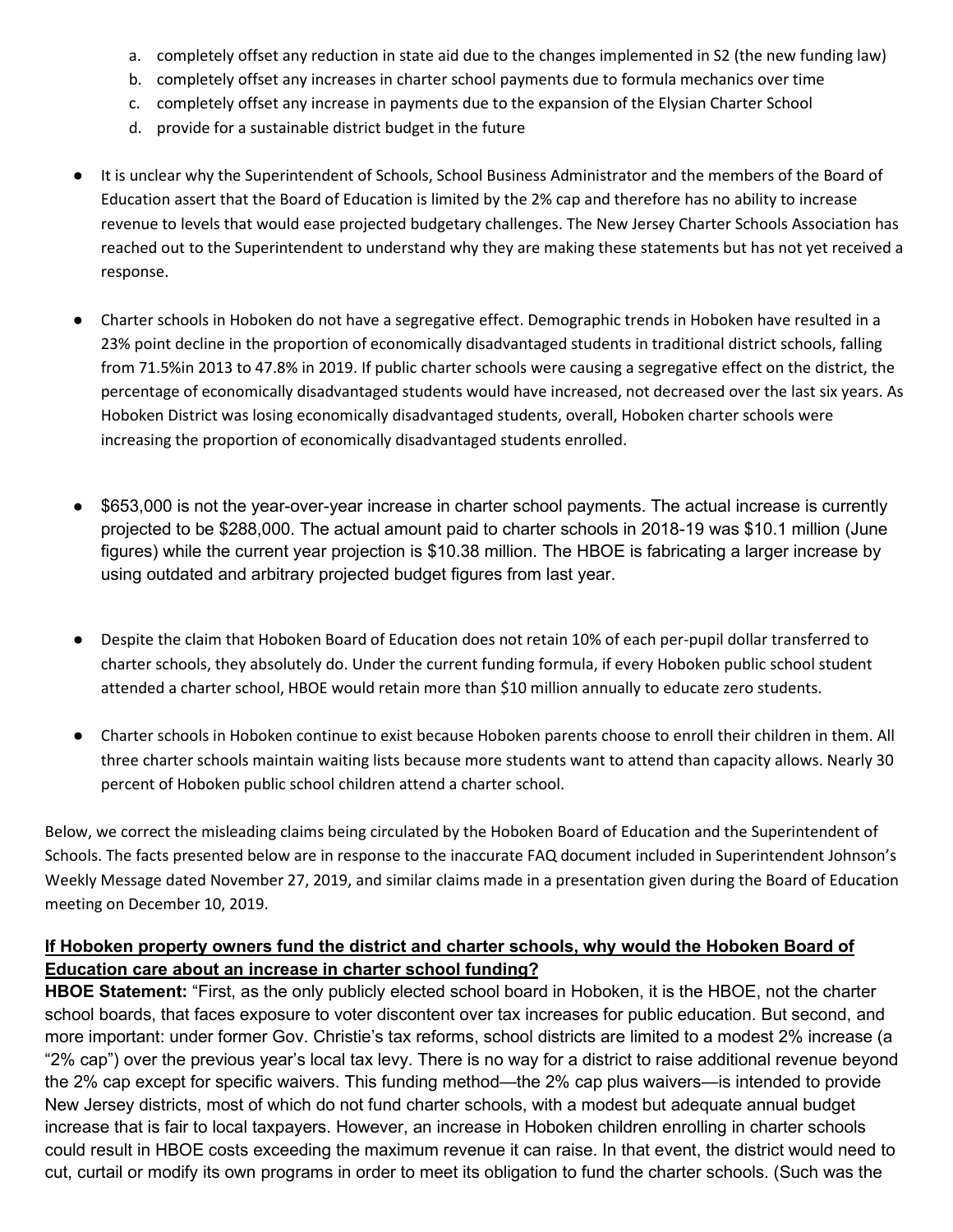case in 2019–2020. The allowable 2% increase totaled \$942,000. However, the charter school increases totaled \$653,000, leaving the Hoboken district with an actual tax increase of only \$289,000.)"

## **Elysian CS Response:**

- Regarding charter school prevalence: In the 2019-20 school year, more than half of the school districts in NJ (299 of 577) will send at least one student to a charter school.
- Regarding charter enrollment: Charter schools in Hoboken exist because Hoboken parents exercise their choice to enroll their students in them. This is not Hoboken District's (the institution) money. Parents vote with their feet and money follows the child to the public charter school, as it should.
- Regarding the 2% cap: As an SDA district, Hoboken is granted a waiver to the 2% property tax cap which allows them to adopt a budget up to their Local Fair Share. In 2019-20, the Local Fair Share is \$240 million while the current local levy is just \$49 million. This waiver is in addition to the waivers already being utilized for enrollment growth and health care. The HBOE has repeatedly made the false claim that allowable revenue increases are capped at 2%.
- Regarding the amount of allowable increase: Setting aside the fact that there is no 2% restriction in Hoboken, the tax levy increase for 2019-20 was \$2.5 million, or 5.4% over the previous year. The HBOE itemizes just the base 2% increase amount of \$942,000 when performing their charter school impact figures. This is disingenuous and represents only a small subset of Hoboken's actual year-over-year levy increase of \$2.5 million. Using this figure is intended to make charter schools appear as though they are imposing a strain on the district when they are not.
- Regarding the increase in charter school payments: \$653,000 is not the year-over-year increase in charter school payments. The actual increase is currently projected to be \$288,000. The actual amount paid to charter schools in 2018-19 was \$10.1 million (June figures) while the current year projection is \$10.38 million. The HBOE is fabricating a larger increase by using outdated and arbitrary projected budget figures from last year.

# **The Elysian Charter School expansion would have a segregative effect on economically disadvantaged children in Hoboken.**

**HBOE Statement:** Elysian Charter School has seen declining economically disadvantaged enrollment so granting an expansion would have a segregative effect on the district.

## **Elysian CS Response:**

- Traditional district schools in Hoboken have long been segregated by geography and grade level and the percentage of economically disadvantaged children districtwide has declined by 23% since 2013, falling from 71.5% to 47.8% in 2019.
- Elysian Charter School was recently given the ability to conduct a weighted lottery that will provide increased chances of enrolling economically disadvantaged students. Granting the requested expansion of 36 students would further increase the chances of economically disadvantaged students to be enrolled.

## **How does the HBOE decide what to budget for charter schools?**

**HBOE Statement:** "It doesn't. The HBOE is told what to budget for charter schools by the state. The state calculates a perpupil amount and multiplies that by the number of charter school pupils."

**Elysian CS Response:** The Department of Education calculates adequacy budgets for both districts and charter schools using the statewide funding formula commonly known as the "SFRA formula". The formula first calculates a school district's Adequacy budget or, how much a school district needs to provide a thorough and efficient education to all of its students,